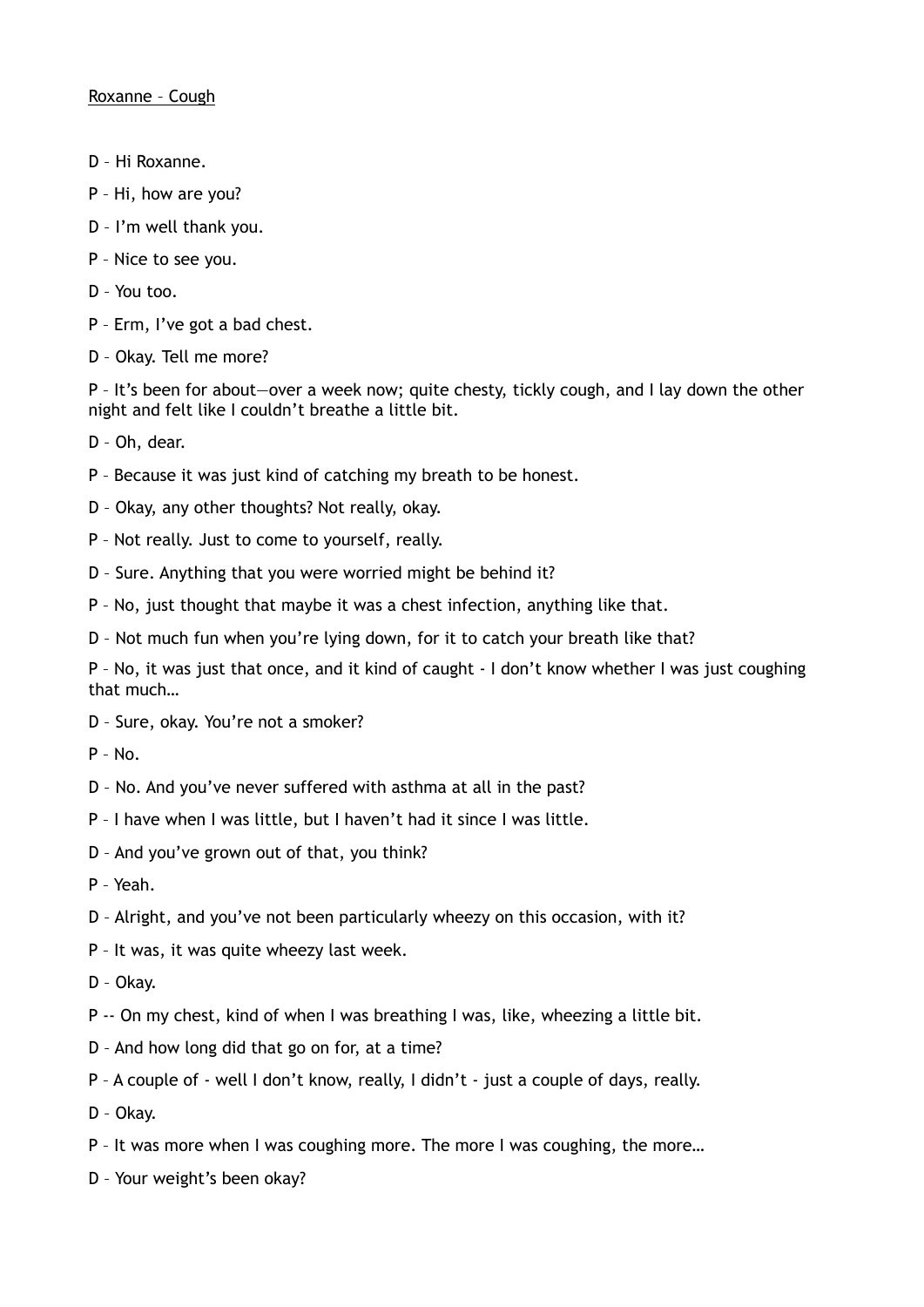P – Yeah.

D – No changes in that at all? And you're not coughing anything up?

P – No.

D – No. Never vomited with this?

P – No.

D – So, it's all about the cough, is there anything else that you were worried about? Anything else that you want to talk about today?

P – No, I haven't had a bad throat or anything. I came the other week, if you look on the notes, I was here last week, and I had a phone call with one of the doctors. I have stopped bleeding, so it was just to inform them.

D – Great. Just remind me on what that was all about? You had a swab taken, didn't you?

- P Yes. They had the swab taken, yes.
- D And you had some bleeding after intercourse?

P – Yes.

- D Have you had intercourse since then?
- P Yes, and it's been fine.
- D It's been absolutely fine?
- P Yeah.

D – So, hopefully that's it, but if you're still having bleeding after intercourse then do come back to us and let us know.

- P No problem.
- D But I think the examination was quite reassuring, wasn't it?
- P Yeah, definitely, yeah.
- D Fab, okay. For contraception, what are you doing?
- P I'm not on any.
- D So, you're planning to conceive?
- P No, no, I'm gay, so…
- D My apologies.
- P it's alright, no problem.
- D Okay. And you're living with somebody at the moment?
- P I'm living with my parents.
- D But you've got a regular relationship?
- P Yes.
- D And you weren't concerned that this was a sexually transmissible thing at all?
- P No, nothing like that, no.
- D Fine. Bowels have been okay as well?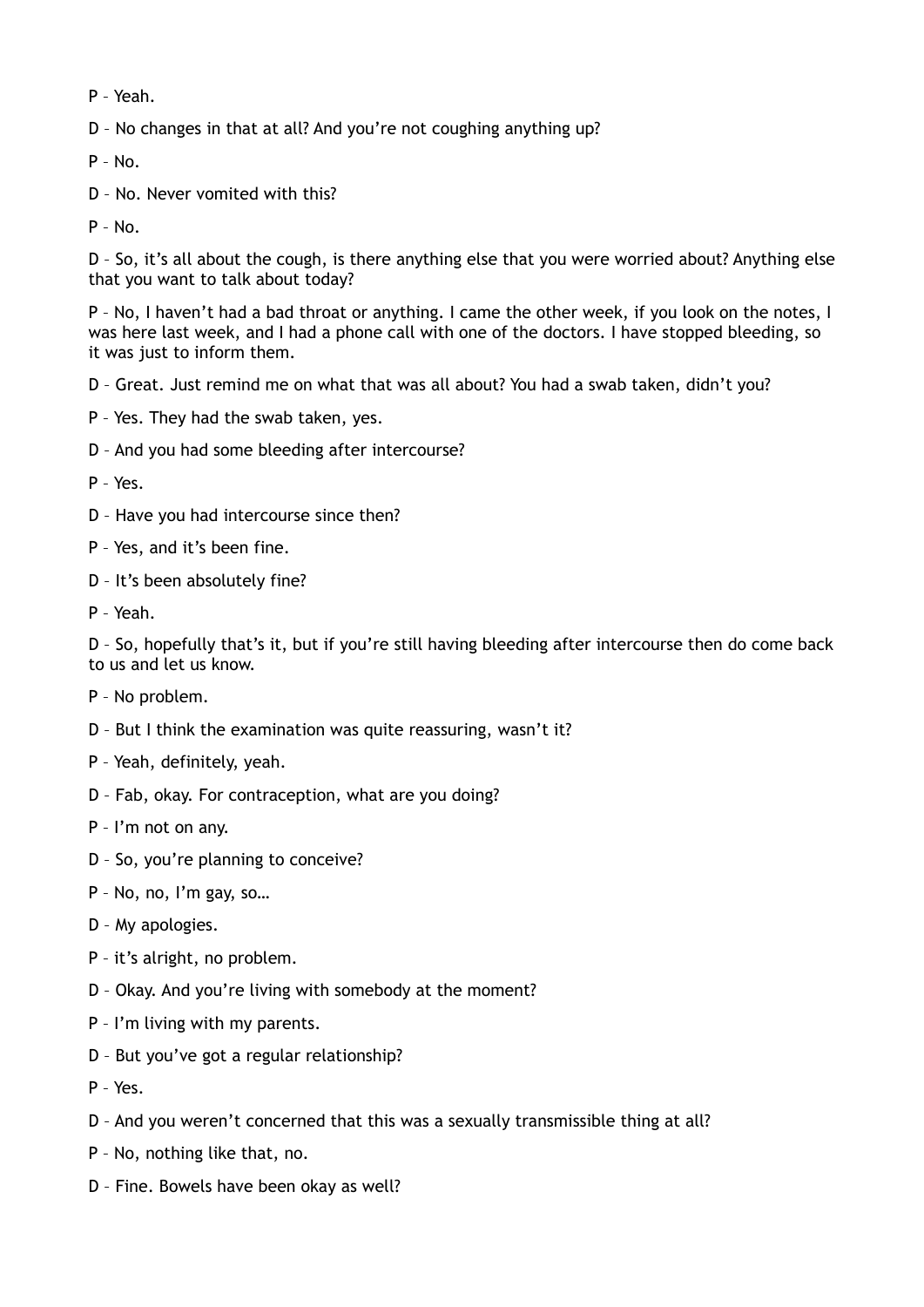P – Yeah, fine.

D – So weight's stable, not coughing up any blood, bit of an irritating cough, slight wheeze.

P – Yeah.

D – For a couple of days last week, but otherwise you're not generally thinking that the asthma's come back, but you're thinking that this was probably a cold, I guess?

P – Yeah.

D – Was there anything else on your mind?

P – Nothing.

D – Have you tried anything for it?

P – I've had the tickly cough syrup and stuff like that, but it hasn't…

D – Make any difference?

P – Hasn't done anything.

D – What were you hoping that I would do for you today?

P – Just have a look and see what's going on.

D – Just check? 'I want to get better!'

P – Just don't want to cough anymore, I'm sick of coughing.

D – It's disturbing your night's sleep, isn't it?

P – Mhm. It's like the more that I cough, I get a bad head and stuff.

D – Is it sore when I press on your face there, at all?

P – No.

D – Open your mouth. Breathe in. Close your mouth. So, not particularly breathless, it doesn't hurt when you breathe at all?

P – Not really, no.

D – Stand up for me. So, your oxygen levels are really good, your rate of breathing is normal. You don't look out of breath. Breathe away. And again. And again. Okay, your chest sounds absolutely fine – what I'd like you to do, particularly because you used to asthmatic, is to see how tight your airways are. If you stand up for me, take a deep breath in through your mouth and breathe through that as hard and fast as you can. Right, blow your socks off this time, hard, fast. Go. Okay, one more effort, see if you can improve on that. Okay, so 380. And you're obviously better than you were last week as well.

P – Mhm.

D – Okay. Your lungs sound absolutely fine, there's no sign of a serious chest infection or anything like that.

P – Yeah. Right.

D – The fact that you're not a smoker is clearly good news as well, and you sound as if you're improving, compared to last week. The chances are from the description that you've given me so far are that this is just a viral cold.

P – Right.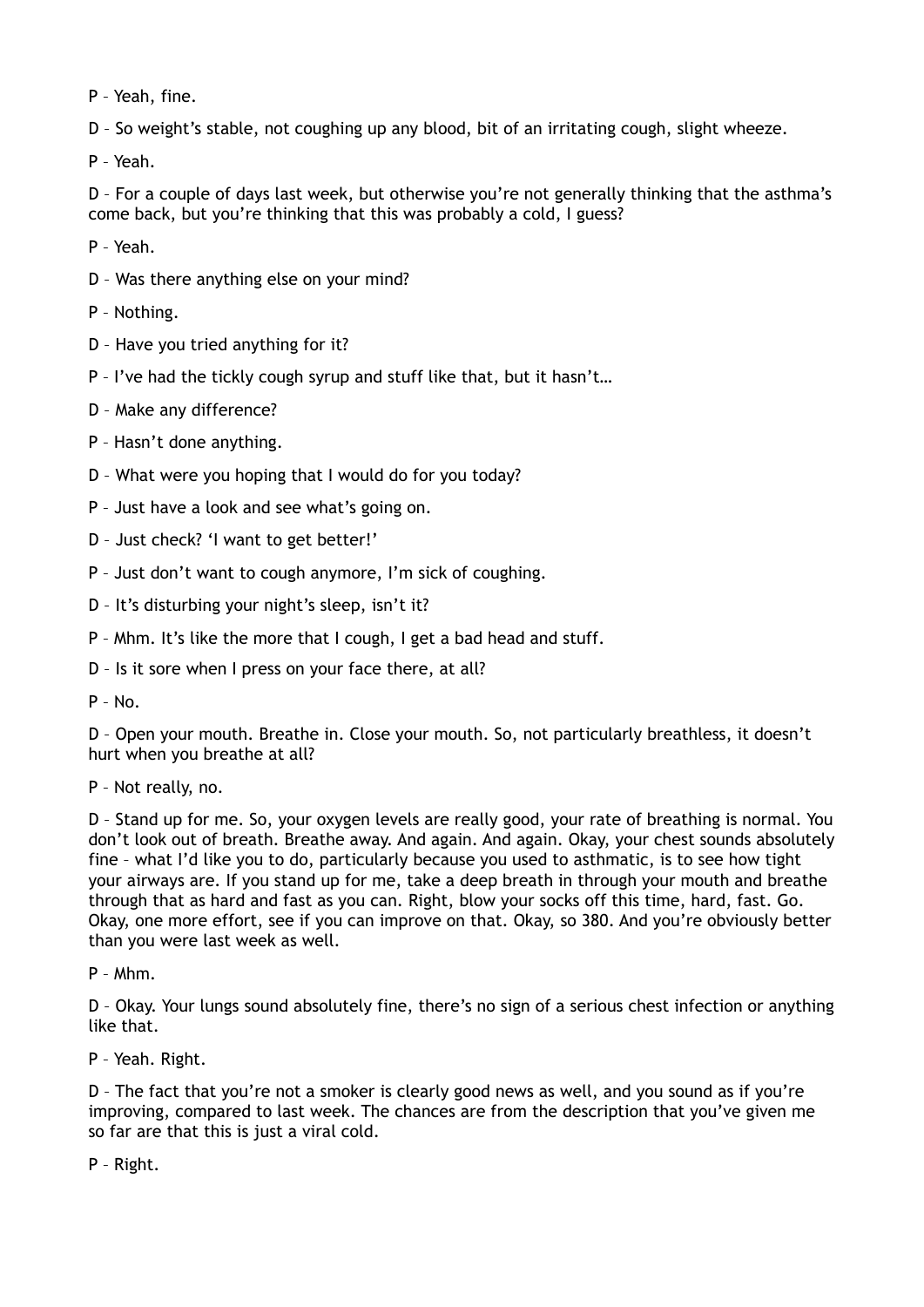D – But there are a couple of things that are worth thinking about. If you have a cough that causes fits of coughing, and you then retch at the end of it or you have a really nasty spasms with your cough, we think about whooping cough.

P – Right.

D – But your cough does not sound like that. And also, if you're particularly tight and wheezy with a cough, where your airways are tight, and it takes longer to breathe out, so it's a… that's a wheeze.

P – Right.

D – Then that could suggest that maybe your asthma is back.

P – Right.

D – But, you're not out of breath, you've got no signs of a nasty chest infection.

P – Right.

D – So, I'd expect that probably, this will settle over the course of the next couple of weeks, alright?

P – Right, okay.

D – And, probably, there's not much treatment that I can give you that would make any difference to how long this goes on for.

P – Right.

D – But if you're breathless, let's see you urgently.

P – Come back.

D – If you're getting coughing spasms and you think 'Oh, yeah maybe it is whooping cough, after all', let me know.

- P Right, no problem.
- D If you're coughing up blood, or if it hurts when you breathe, then let's see you again.
- P Come in, right, no problem.
- D Otherwise, I think the chances are that this is nothing…
- P Just a virus, right, no problem.
- D Nothing too drastic.
- P No worries. Thank you.
- D Cough medicines might help a little bit, honey may help a little bit.
- P Right.
- D Otherwise it should just settle of its own accord.
- P Settle…
- D It sounds like it's already on its way out.
- P Yeah.
- D That sound okay?
- P No problem, yeah.